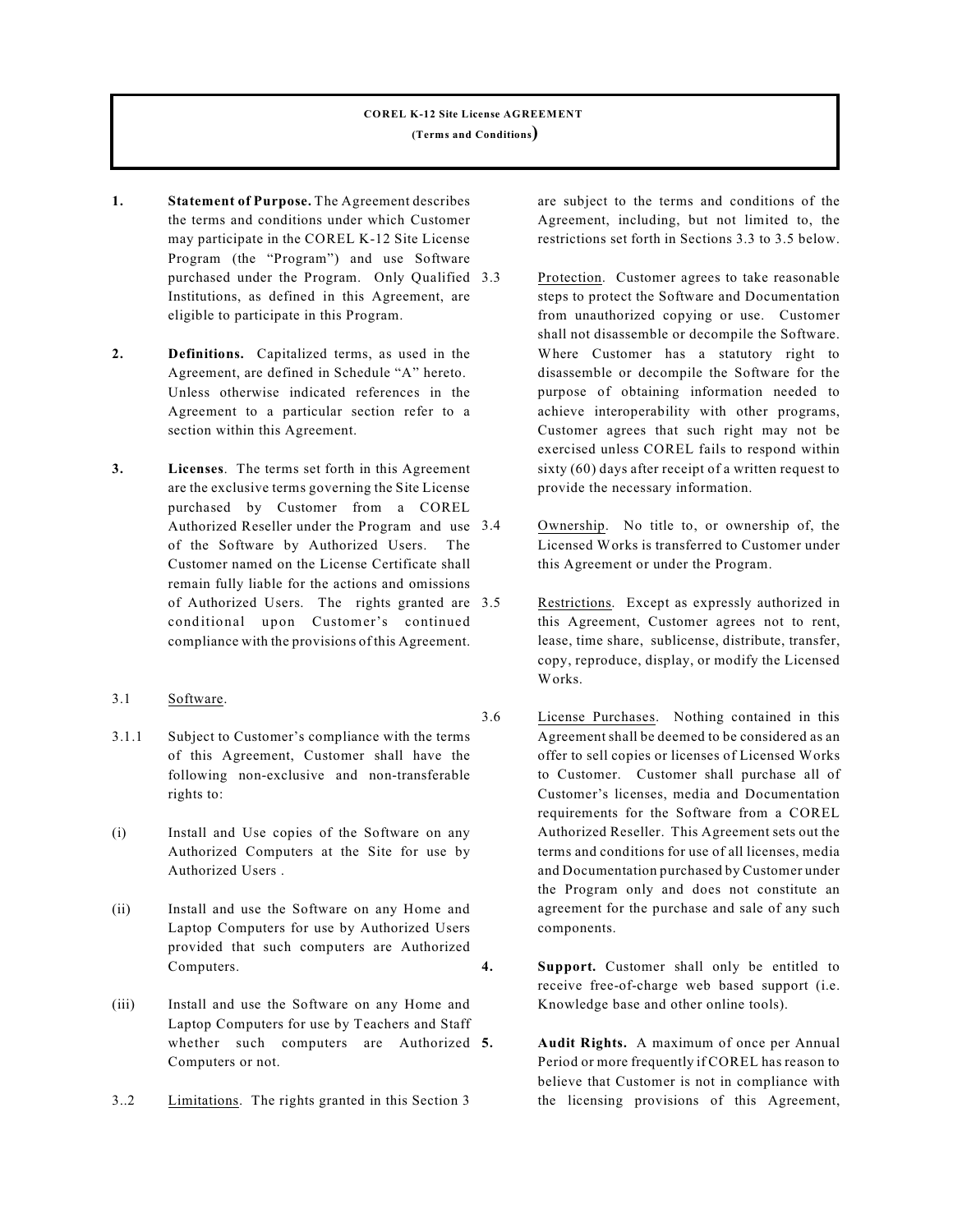COREL may, at its own expense and upon not less than forty-eight (48) hours prior written notice, audit Customer's Use of the Software. Customer shall provide reasonable access and assistance to COREL, its agents or representatives, to permit such an audit to be conducted effectively. If the audit shows that Customer has understated its total number of Authorized Users in the Letter of Certification or the Customer Renewal Form, Customer shall immediately purchase, from a COREL Authorized Reseller, sufficient licenses to support the actual number of Head Count Licenses or Workstations Licenses, as the case may be, which should have been purchased at the time of certification. If Customer has understated its Use by more than five percent (5%) or if Customer has permitted Use by non-Authorized Users, Customer shall pay the reasonable expenses of the audit. Customer shall maintain adequate records evidencing its Use and licensing of the Software during the terms of this Agreement and until two years after termination or expiration hereof.

## **6. Term and Termination.**

- 6.1 Term. The term of this Agreement is perpetual subject to the provisions of Section 6.2 below.
- 6.2 Termination. The Agreement shall terminate on 8. the thirtieth (30th) day after COREL gives Customer written notice of breach by Customer of any material term or condition of this Agreement unless the breach is cured before that day.
- 6.3 Effect of Termination or Expiration. Upon termination or expiration of this Agreement, Customer's rights under this Agreement shall immediately expire. Customer shall de-install, and shall certify to COREL that it has deinstalled, all copies of the Software.
- 6.4 Remedies. Nothing in this Agreement is intended to waive or limit any remedy available to COREL at law or in equity, including without limitation any remedy available under International copyright laws.
- 7. Limited Warranty/Liability Limitation. THE SOFTWARE IS LICENSED BY COREL TO CUSTOMER ON AN "AS IS" BASIS. IF CUSTOMER PURCHASES DEFECTIVE MEDIA OR DOCUMENTATION RELATING

TO THE SOFTWARE, CUSTOMER MAY RETURN THEM TO COREL WITHIN NINETY (90) DAYS OF THE DATE OF PURCHASE, AND THEY WILL BE REPLACED AT NO CHARGE. THESE WARRANTIES ARE IN LIEU OF ANY OTHER WARRANTIES, EXPRESS OR IMPLIED, WRITTEN OR ORAL, ARISING BY STATUTE, OPERATION OF LAW, COURSE OF DEALING, USAGE OF TRADE OR OTHERWISE, INCLUDING THE IMPLIED WARRANTIES OF MERCHANTABILITY, SATISFACTORY QUALITY, MERCHANTABLE QUALITY AND FITNESS FOR A PARTICULAR PURPOSE. IN NO EVENT WILL COREL OR ITS LICENSORS BE LIABLE TO CUSTOMER FOR DAMAGES INCLUDING ANY LOSS OF PROFITS, LOST SAVINGS, OR OTHER INCIDENTAL OR CONSEQUENTIAL DAMAGES ARISING OUT OF CUSTOMER'S USE OF OR INABILITY TO USE THE SOFTWARE, EVEN IF COREL, ITS LICENSORS OR AN AUTHORIZED COREL RESELLER HAS BEEN ADVISED OF THE POSSIBILITY OF SUCH DAMAGES OR SUCH DAMAGES ARE FORESEEABLE.

#### 8. **U.S. Government Rights.**

U.S. GOVERNMENT RIGHTS. The Software under this Agreement is "commercial computer software" as that term is described in 48 C.F.R.  $252.227 - 7014(a)(1)$ . If acquired by or on behalf of a civilian agency, the U.S. Government acquires this commercial computer software and/or commercial computer software documentation subject to the terms of this Agreement as specified in 48 C.F.R. 12.212 (Computer Software) and 12.211 (Technical Data) of the Federal Acquisition Regulations ("FAR") and its successors. If acquired by or on behalf of any agency within the Department of Defense ("DOD"), the U.S. Government acquires this commercial computer software and/or commercial computer software documentation subject to the terms of this Agreement as specified in 48 C.F.R. 227.7202 of the DOD FAR Supplement ("DFAR") and its successors. The **contractor/manufacturer is Corel Corporation, 1600 Carling Ave., Ottawa, Ontario, Canada, K1Z 8R7.**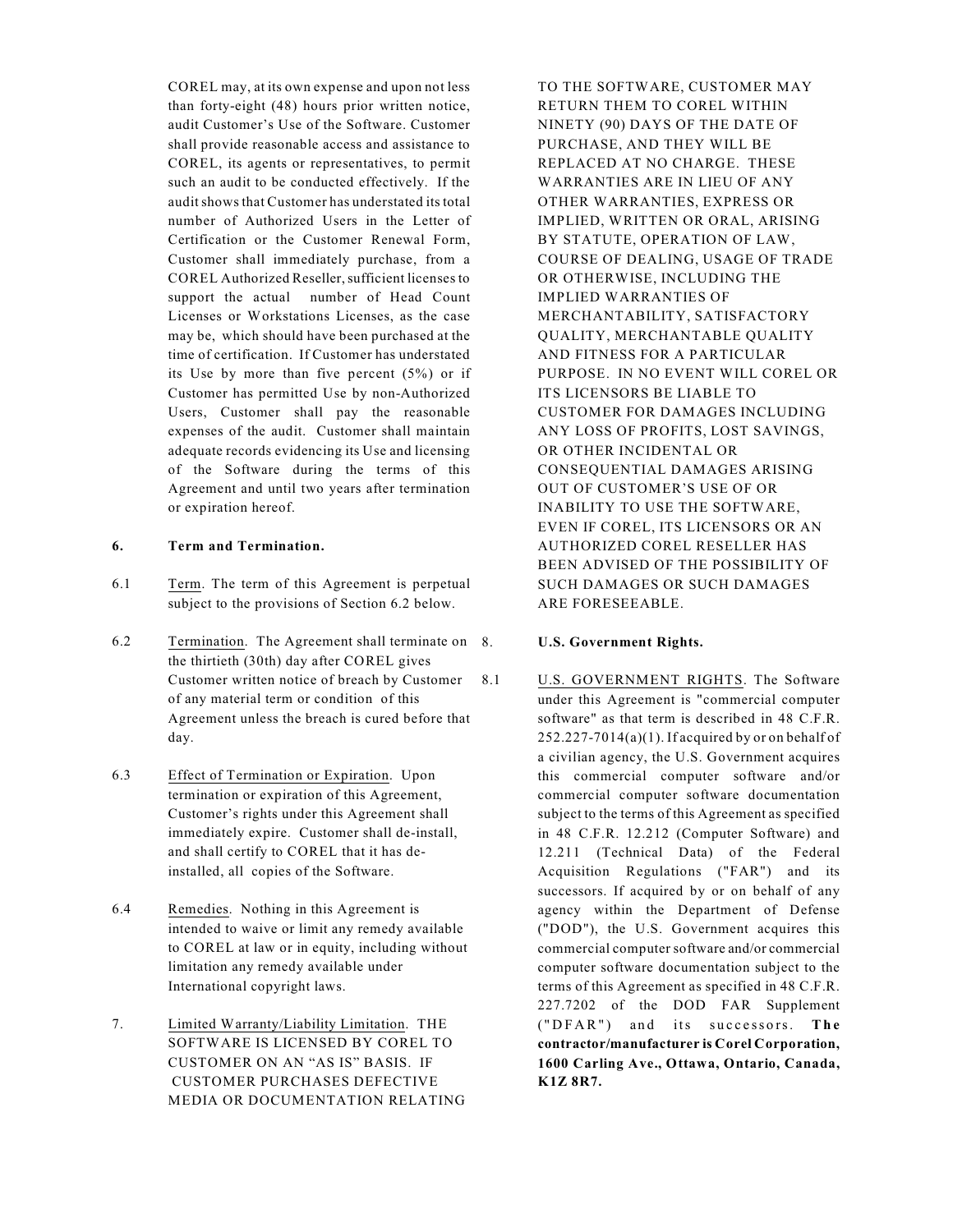## **9. Miscellaneous**

- 9.1 Modifications/Amendments. COREL expressly reserves the right to modify Schedule B from time to time. Except as specifically provided for 9.5 herein, all other modifications require a mutual written agreement signed by authorized signing officers both parties.
- 9.2 Superseding Agreement. This Agreement is the entire agreement between the parties with respect to its subject matter, and supersedes any prior agreement between the parties, whether written or 9.6 oral. During the term hereof, this Agreement shall govern Customer's Use of all Software acquired and/or Used under the Program.
- 9.3 Governing Law. This Agreement shall be governed by the laws of the State of Delaware. Customer hereby consents and attorns to the jurisdiction of the courts of such state. Each party waives any right, and agrees not to apply to have any disputes under this Agreement tried or otherwise determined by a jury, except where required by law.
- 9.4 Severability. The inability to enforce any provision hereof shall not affect the right to enforce any other provisions; provided, however, that if any material element of this Agreement is

found to be unenforceable, this Agreement may be terminated by the party attempting to enforce such element.

- 9.5 Binding Effect/Assignment. This Agreement is binding upon the parties' respective representative, successors, and assigns; however, Customer shall not assign this Agreement without the prior written consent of COREL. COREL shall be entitled to assign this Agreement at any time.
- Survival. The provisions of Sections 6.3, 8, and 9 shall survive termination or expiration of this Agreement.
- 9.7 Language. The original of this Agreement has been written in English and Customer waives any right it may have under the laws of Customer's territory to have this Agreement written in any other language. Customer represents that it has the ability to read and write in English and has read and understands this Agreement. If this Agreement is translated into a language other than English, the English version and interpretation shall govern and prevail. All communications between the parties hereunder shall be in English.